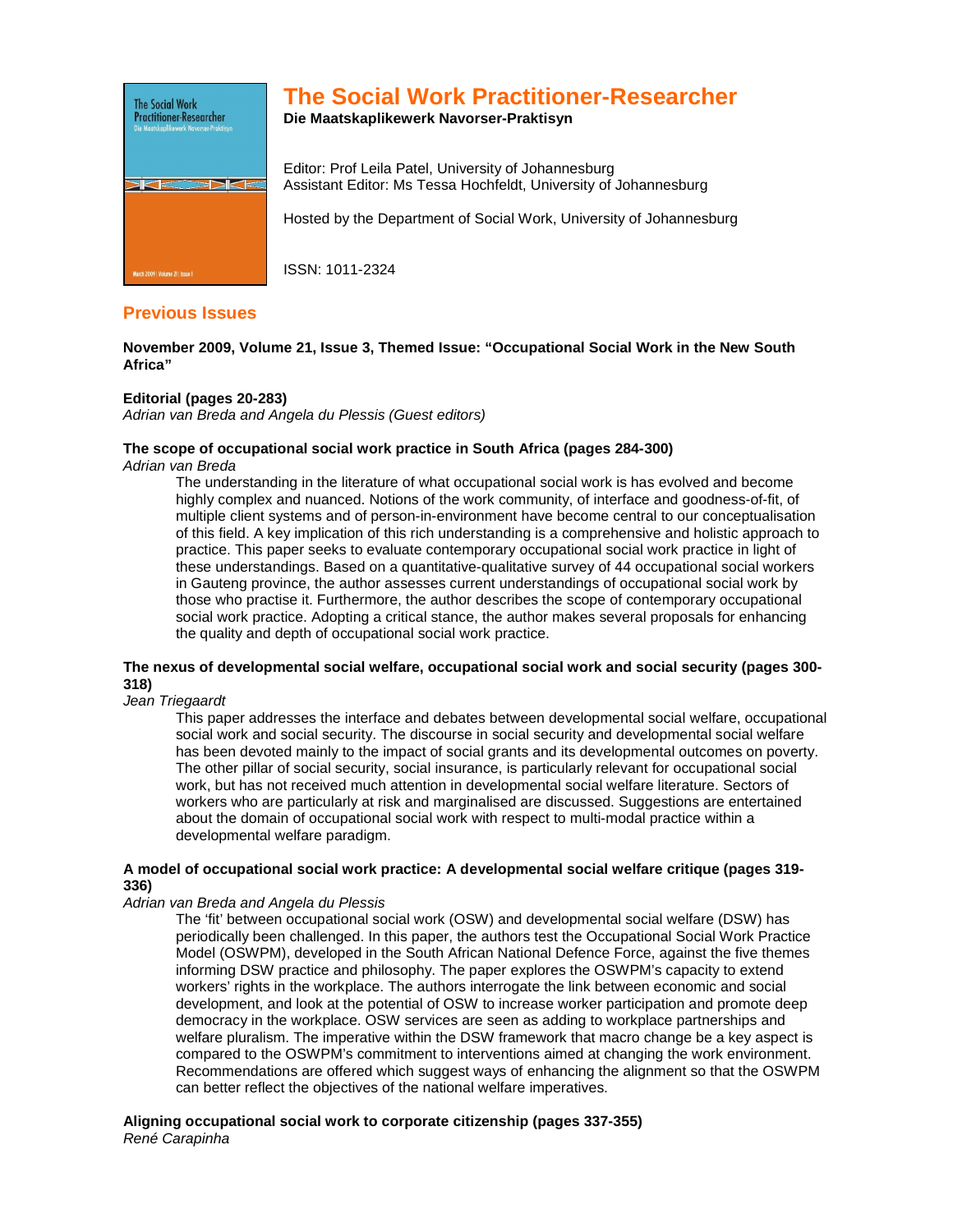Occupational social work practice models often exclude knowledge of the role of business in society when intervention aims and roles are proposed. This deficiency debilitates comprehensive and integrative interventions. To remain relevant, a systems perspective on the role of business in society should be incorporated into practice models. In this article the role of business in society is reviewed. The changing nature of corporate responsibility from corporate social investment towards a systems approach, known as corporate citizenship, is illustrated. Corporate citizenship entails a repurposing to a socio-commercial role in order to generate mutual value for business and society through engagement with stakeholders. An assessment of why and how occupational social work should contribute to corporate citizenship is presented. The paper concludes with recommendations for occupational social work to develop accountability practices, engage employees as citizens and facilitate collaboration with communities to promote corporate citizenship.

#### **Triple bottom line corporate governance: Potential new opportunities for occupational social work (pages 356-369)**

## Jennifer Dry and Patricia Nqweniso

The nature of corporate governance has changed significantly both in South Africa and internationally. The social bottom line and the environmental bottom line are now as important in corporate governance as the financial bottom line. Increasingly, corporate governance is anchored in ethics, core values and core principles. The social bottom line in triple bottom line corporate governance is relevant to occupational social work. Occupational social workers need to familiarise themselves with the philosophy and meaning of the triple bottom line. In doing so they could position themselves to add additional value to the organisation in managing people optimally. This paper encourages occupational social workers to reflect on the possibilities for enhanced forms of service delivery within their own organisations.

#### **A new vision for employee health and wellness in South Africa: What can occupational social work offer? (pages 370-388)**

#### Elaine Harrison

This article describes two central policy frameworks that could shape employee health and wellness programmes in South Africa: the White Paper for Social Welfare and the Draft Employee Health and Wellness Strategic Framework. These are highlighted as an idealised paradigm for employee health and wellness in the South African context. The author assesses and compares current employee health and wellness practice against these frameworks and highlights the disjuncture between them. The main areas of discord revealed by this study are the absence of a developmental approach, a piecemeal approach that is not comprehensive and integrated, lack of clarity on the positioning within organisations and lack of clarity on the kind of human resources required. Occupational social work is recommended as a discipline that can bridge this gap to ensure an approach to employee health and wellness that is truly developmental and focuses on the development of human and social capital.

## **Occupational social workers as organisational change agents (pages 389-405)**

#### Arista Bouwer

Occupational social workers, because they are employed in the workplace, are in the unique position of being able to render services not only to the individuals, families and groups in an organisation, but also to the organisation itself. This potential, however, is frequently under-utilised by occupational social workers. Within a developmental paradigm, the facilitation of a working context that is conducive to human development is a vital contribution that occupational social workers can make. Such interventions shift the emphasis from the expectation that individuals must accommodate the workplace towards the workplace accommodating the workforce. In so doing, occupational social workers contribute towards the developmental vision of "a humane, peaceful, just and caring society." This paper describes an approach to and methodology for implementing such interventions.

#### **HIV and occupational social work in South Africa: Unique challenges call for unique responses (pages 406-421)**

#### Gillian Gresak and Maxine Dorkin

HIV in South Africa has received much attention in the media, corporate circles and the government, and has become a popular term amongst helping professionals. Despite the awareness and prevention initiatives in South Africa, the prevalence of HIV remains alarmingly high. This article presents some 'out of the box' approaches to dealing with HIV in the workplace. The link between gender, poverty and HIV is highlighted through an example of a micro-finance project. The role of Traditional Health Practitioners as a valuable community resource is explored and the dynamics of a holistic team approach investigated. Lastly, peer education as a key method of intervention in the